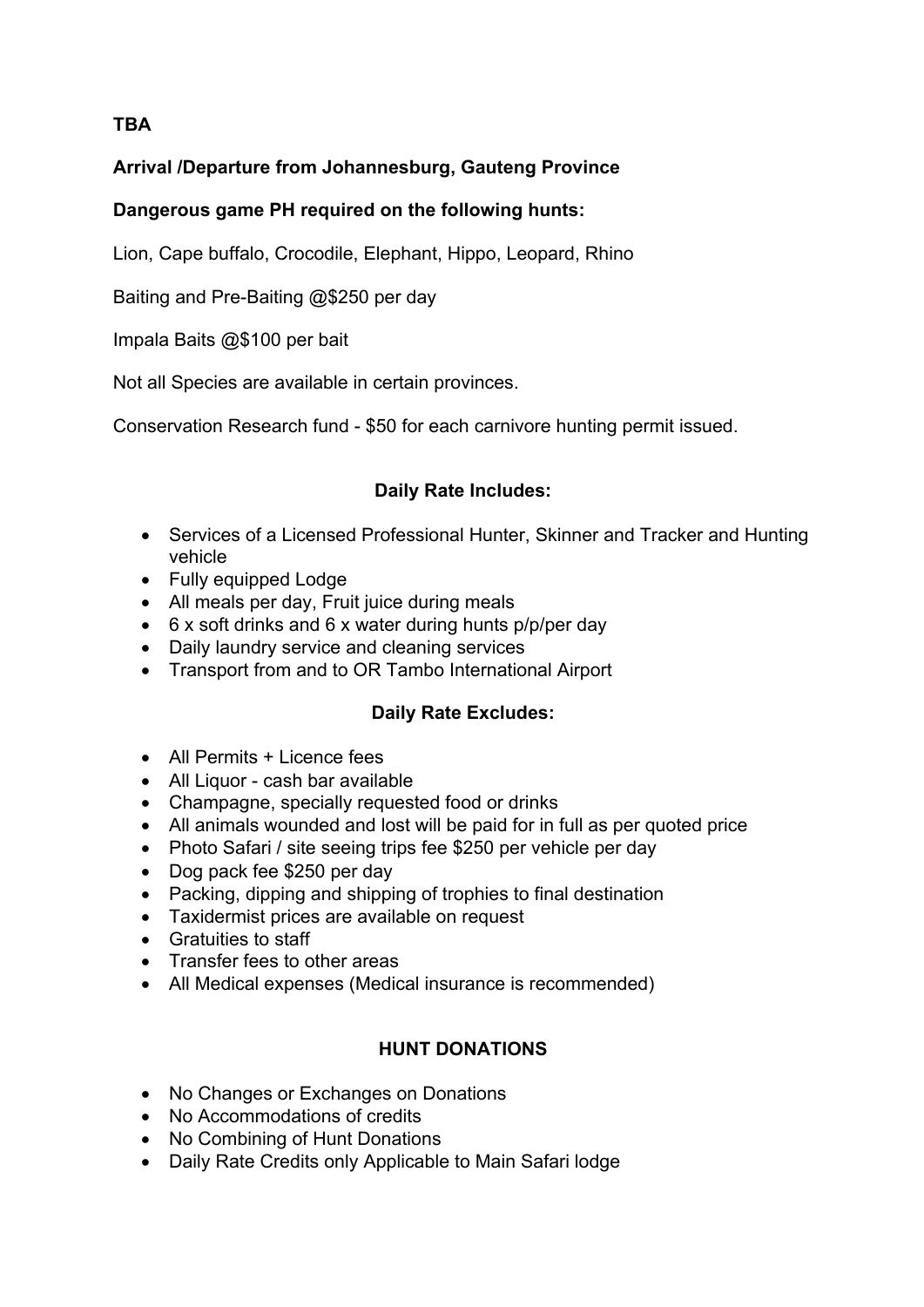### **VIDEO YOUR SAFARI**

- Camera man and Equipment @ \$250 per day Raw unattached footage on DVD
- Camera man and Equipment  $@$  \$350 per day Edited footage on DVD
- Accommodation of Cameraman @ \$100 per day

### **TERMS OF BUSINESS**

- 1. All basic charges will be confirmed in writing.
- 2. Prices are quoted in USD.
- 3. A deposit of 50% based on the total daily rate, for hunting clients and observers is required in order to confirm the hunt.
- 4. If hunt is cancelled:
	- 180 days before commencement date 50% refund
	- 90 days before commencement date 25% refund

• 30 days before commencement date – 0% refund Written notice will be given for cancellations. Until the deposit has been paid as stated in the "Terms and Conditions", Terms and conditions of hunt can change without prior notice

- 5. The balance of the daily rate must be paid in full 30 days prior to the safari commencing. Fee totals for animals killed, wounded and lost will be calculated upon completion of the safari.
- 6. All payments to be in cash or EFT payments.
- 7. While maintaining all reasonable care and precautions for the safety of clients, we accept no responsibility for any illness, negligence, accident or loss, or for expenses arising there from.

#### **HUNTERS**

Your hunting experience starts at the break of dawn. Fuel up with a cup of coffee and rusks or perhaps a more substantial selection of breakfast cereals, yogurts and juice before setting out on your safari.

The morning hunt is done until approximately 11h00 at which time we return to the lodge for Brunch. After Brunch, relax at the lodge, take a dip in the pool or just enjoy the beautiful surroundings. The hunt resumes approximately 14h30 and will continue until sunset.

Our hunting methods consist of either Walk and Stalk or hunting from Hides or special vantage points from which we ambush animals, depending on your preference. You can also opt to hunt from one of our well-equipped vehicles should you have any medical condition or are limited by not being able to walk long distances. Your Professional Hunter will discuss these options with you upon arrival.